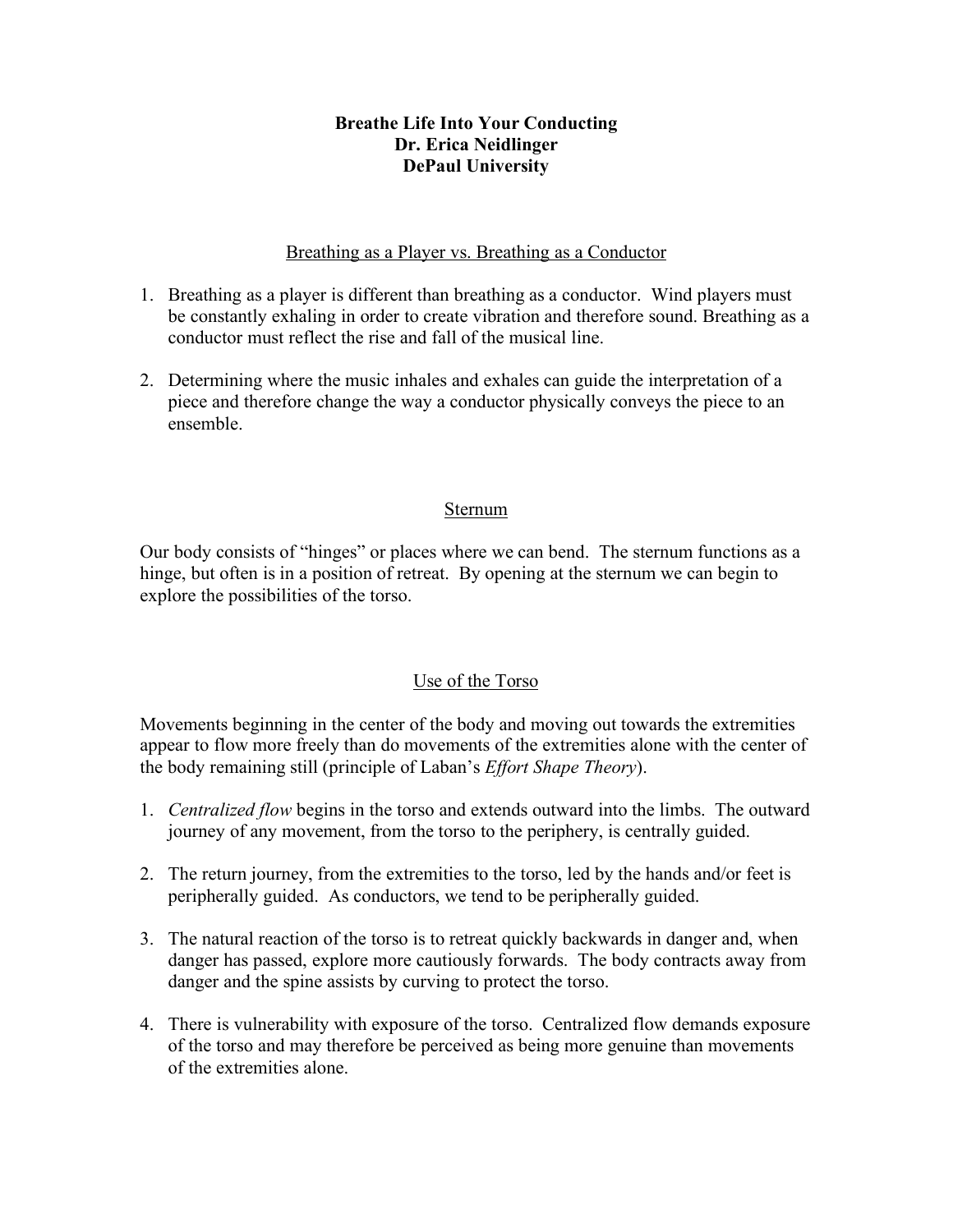## The Breath Motivates the Gesture

Our body will naturally respond based upon the nature of the breath. A contradiction of breath and gesture is not only evident in expressive movement, but also nearly impossible to execute.

## Attention to the Macro vs. Micro

- 1. Musical elements in the *micro* are usually rather obvious and driven by pulse or meter. Constant attention to the micro can inhibit the breath.
- 2. Many pieces also have *macro* elements that are often overlooked due to our fear of letting go of pulse.
- 3. Sharing your attention between the micro and macro elements of a piece may help you to bring more of its character to life.
- 4. Pay close attention to what the music says and not necessarily what the meter says. "Ride" on top of the meter rather than trying to endlessly control it.

## Strip the Music Down to its Essence

- 1. By paying close attention to the essence of a musical passage, the conductor is far more likely to capture the character of a piece than by drilling meter.
- 2. The breath is then applied to the essence of the score to reflect the musical intentions rather than the meter.
- 3. Worry less about beat energy and more about what is most important to bring forward from the score. Go after those elements.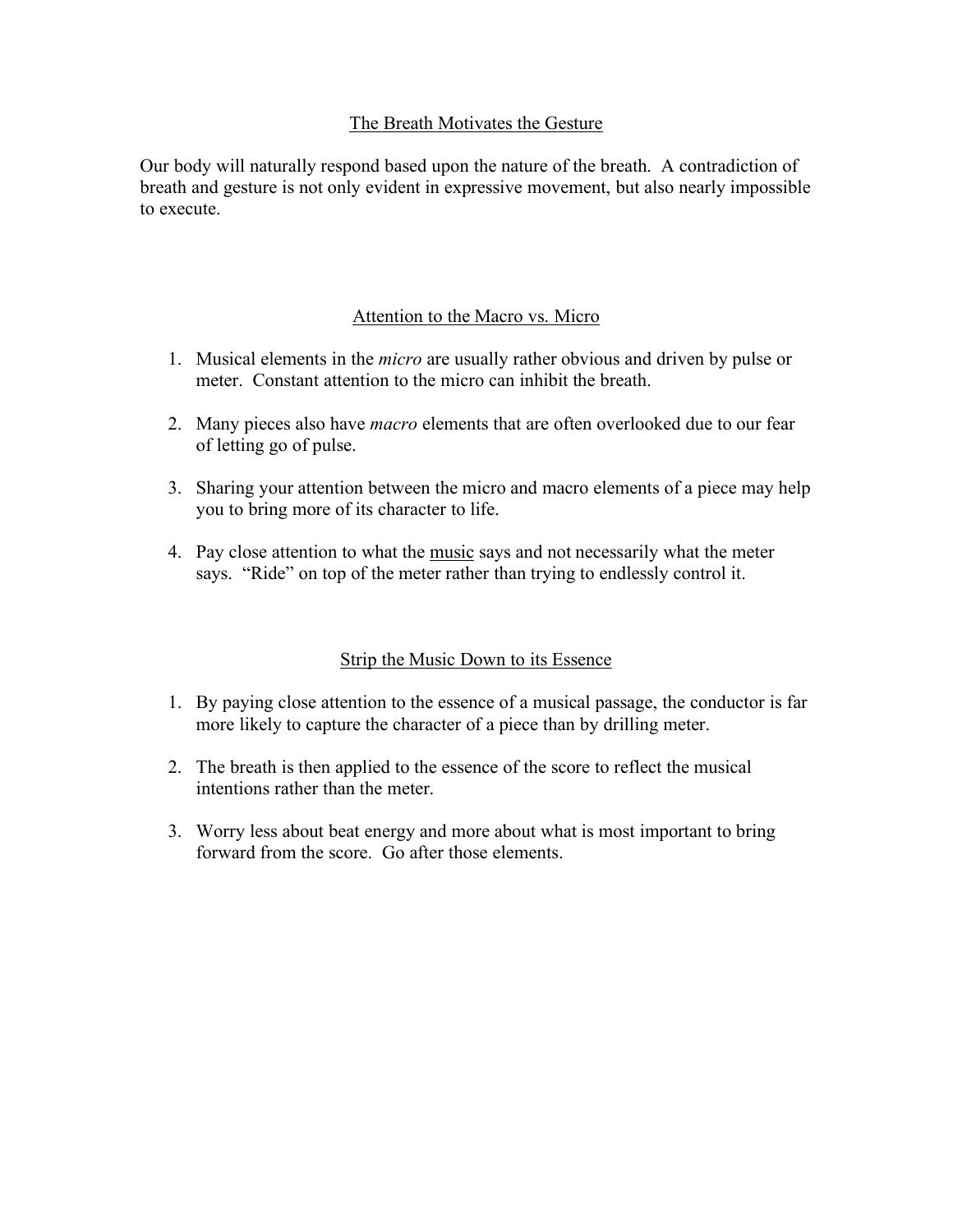# **Laban's Effort/Shape Theory: A Cross-Disciplinary Approach to Conducting**

#### **Presented by Dr. Erica J. Neidlinger** Error! Contact not defined.

In short – I believe that developing a Laban vocabulary will help conductors clearly define and describe not only conducting gestures, but elements of any form of expressive movement. The better conductors are able to recognize expressive qualities in movement, the more likely they are to recognize and develop similar movements in their own conducting.

#### **Brief background of Rudolf Laban**

The work of Hungarian born Rudolf Laban (1879-1958) is largely associated with the discipline of dance. He was both an influential dancer and choreographer, but perhaps his most lasting impression was made through his studies of natural movement and the resulting theories that he devised. His system of analyzing movement was based on the premise that physical movement was the outward expression of an inner impulse. According to Groff (1995), "The (Laban) framework helps artists map the relationship between inner intent and outer expression. By differentiating the world of inner impulses, the artist gains clarity and mastery of expression in performance" (p. 30).

Laban's theories provide a means by which artists can specifically define and thoroughly explore expressive movement. They are based on natural movement principles to which all living things conform. Laban presented these principles in a highly structured and clearly defined manner, which enables teachers and researchers to observe and discuss the basic elements of movement. His movement theories led to the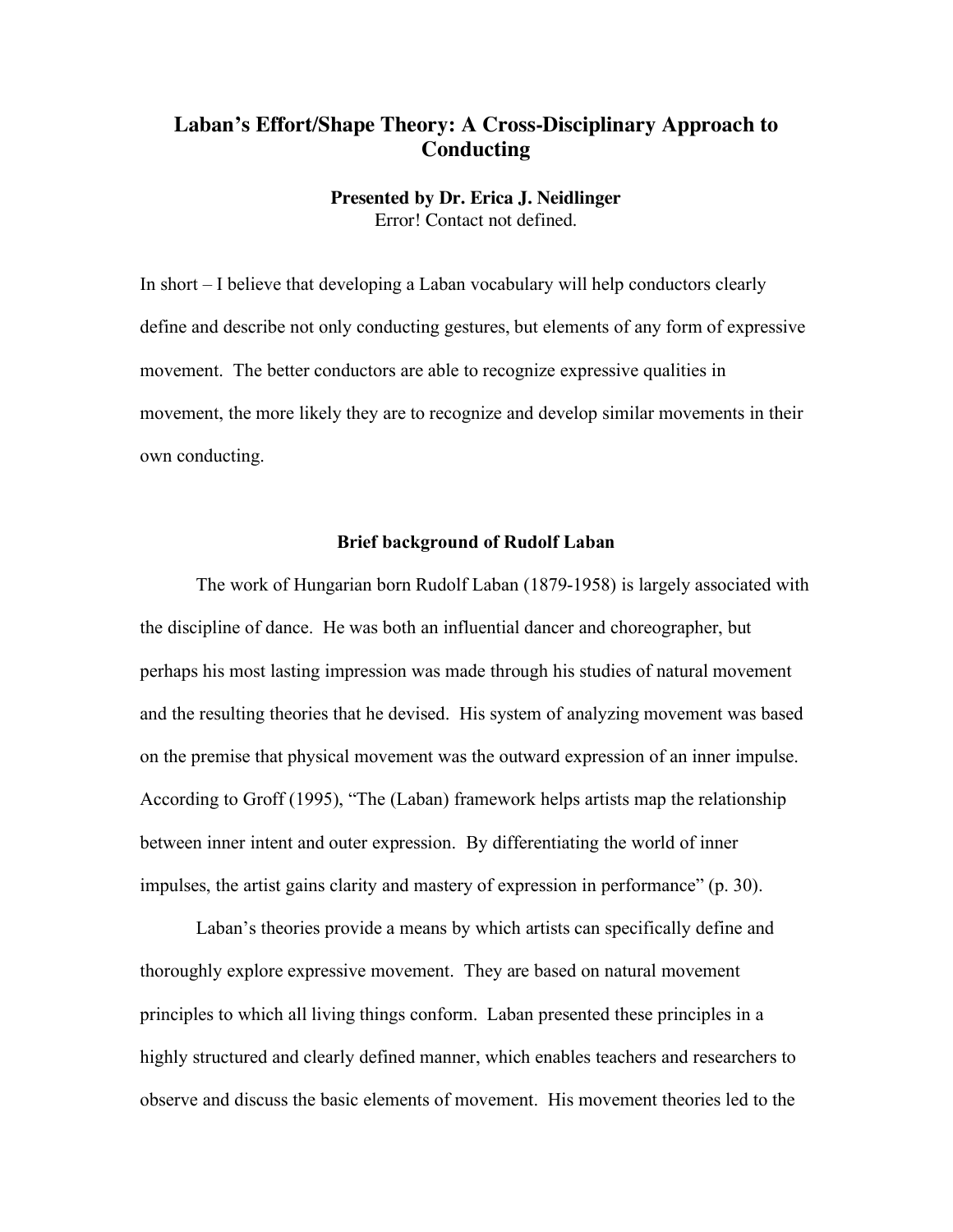development of a system of notation, known as Labanotation or kinetography, that is used by choreographers to document movement as composers document music. Labanotation has also been used for documenting other forms of movement, but is most commonly found in the discipline of dance.

# **Elements of Effort**

- 1. Weight our ability to move our body weight against the natural laws of gravity. May be strong or light.
- 2. Space the distance reached and direction towards which the body moves; determines *where* in space. May be direct or flexible.
- 3. Time the amount of time that passes during the execution of a specific motion; determines *when* in time. May be sudden or sustained.
- 4. Flow the order in which the body parts are set into motion. May be free or bound.

## Use of the Torso in Flow

Movements beginning in the center of the body and moving out towards the extremities appear to flow more freely than do movements of the extremities alone with the center of the body remaining still.

- 5. *Centralized flow* begins in the torso and extends outward into the limbs. The outward journey of any movement, from the torso to the periphery, is centrally guided.
- 6. The return journey, from the extremities to the torso, led by the hands and/or feet is peripherally guided. As conductors, we tend to be peripherally guided.
- 7. The natural reaction of the torso is to retreat quickly backwards in danger and, when danger has passed, explore more cautiously forwards. The body contracts away from danger and the spine assists by curving to protect the torso.
- 8. There is vulnerability with exposure of the torso. Centralized flow demands exposure of the torso and may therefore be perceived as being more genuine than movements of the extremities alone.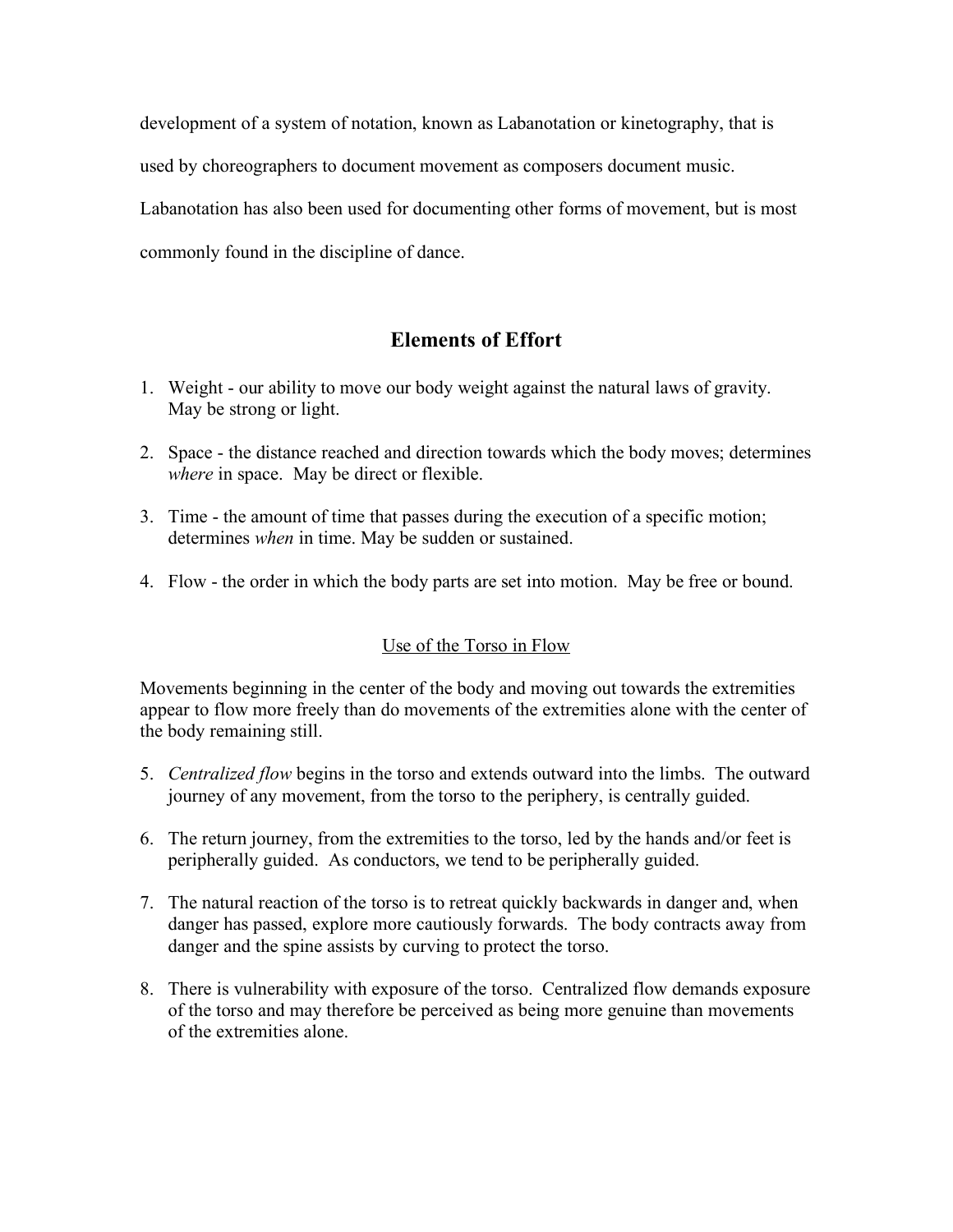# Shape

- 1. Sphere of movement (or kinesphere) area in which all effort occurs; with limbs extended, the imaginary inner wall of this sphere can be touched by hands and feet, and all points of it can be reached.
- 2. The sphere of movement consists of countless three-dimensional planes, which can be divided into three general pairs of directions:
	- a. up/down
	- b. left/right
	- c. front/back
- 3. Shape the execution of individual and combinations of movements within the sphere. Movements may occur on a combination of many planes.
- 4. Trace forms shapes we leave behind in space or the creation of spatial patterns.
- 5. Shadow forms may exist as a contradiction to the intended gesture.
- 6. Effort/Shape Theory a means to explore expressive movement through internal effort that is externalized through the creation of shapes in space (or trace forms).

### **Similarly: Conducting must first be an internal image of the music – physical conducting is merely an externalization of the internal impression of sound.**